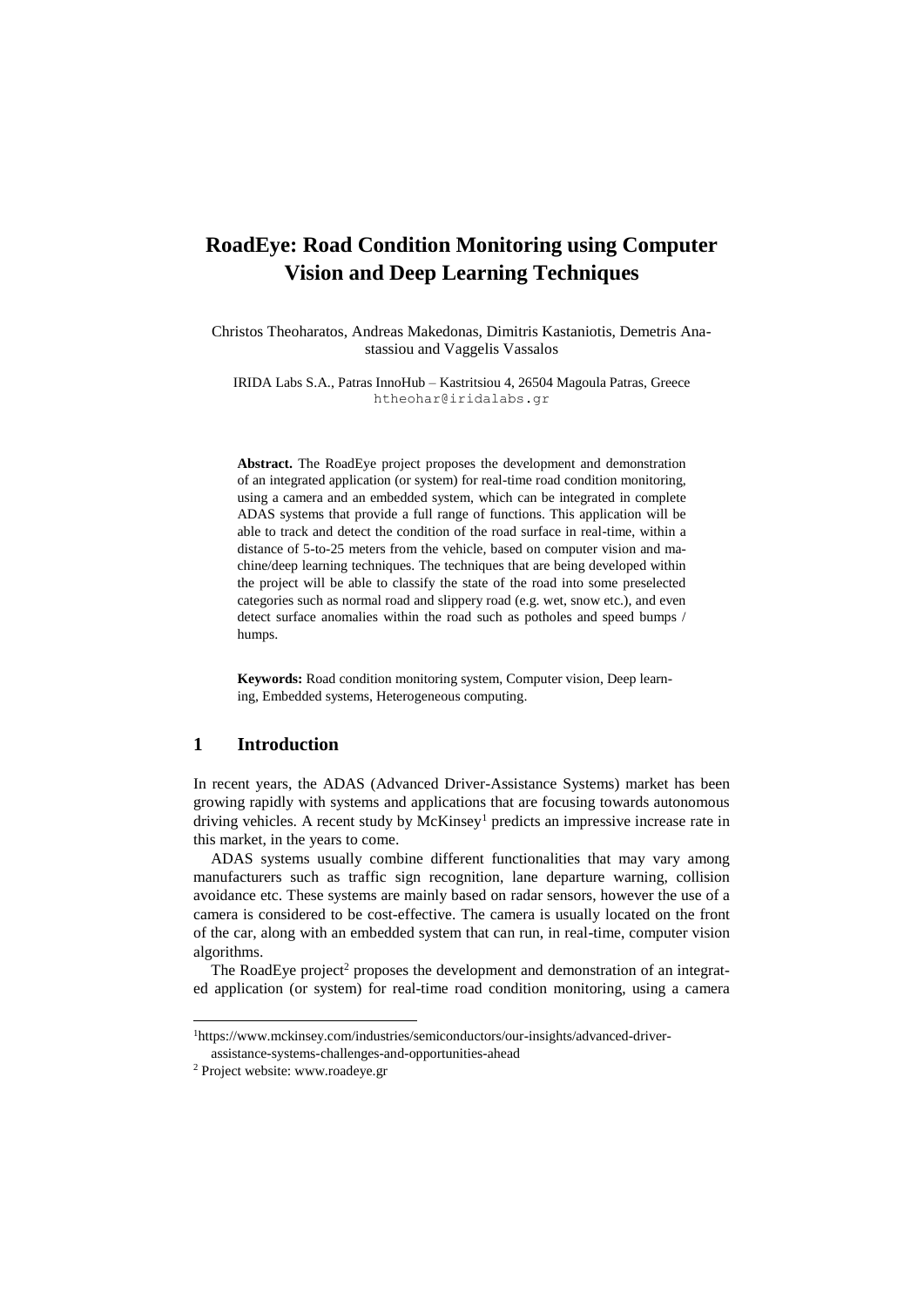and an embedded system, which can be integrated in complete ADAS systems that provide a full range of functions. This application will be able to track and detect the condition of the road surface in real-time, within a distance of 5-to-25 meters from the vehicle, based on computer vision and machine/deep learning techniques. The techniques that will be developed within the project will be able to classify the state of the road into some preselected categories such as normal road and slippery road (e.g. wet, snow etc.), and even detect surface anomalies within the road such as potholes and speed bumps / humps, as shown in Fig.1.



**Fig. 1.** Road condition scenarios.

# **2 Project Description**

## **2.1 Goals and Objectives**

To achieve the objectives, the RoadEye project has set the following goals:

- 1. Creation of a complete road image dataset from cars driving on different roads and with different, real-life conditions.
- 2. Development of a computer vision technology based on artificial intelligence and deep learning techniques, which will be trained on real-life data as well as on existing road datasets.
- 3. Exploitation of Irida's skills on implementing real-time deep learning architectures based on commercial collaborations with big companies such as Qualcomm, Cadence and Xilinx, and adaptation of suchlike architectures within the RoadEye project.
- 4. Pilot implementation on an embedded system using heterogeneous computing techniques, in order to optimally exploit available computing resources such as CPU, GPU and DSP.

By achieving the above goals, the project coordinator (Irida Labs) foresees the exploitation of the following useful results:

- 1. A complete road image dataset gathered on a National level, to be used in ADAS applications.
- 2. Intellectual Property (IP) technology for the detection and identification of different road conditions. Irida Labs is particularly active in the protection of IPs, with applications such as video stabilization and deep learning technology, and related USPTO patents.
- 3. Development of embedded software, in the form of an API/SDK, which can be integrated into different computing platforms such as Qualcomm,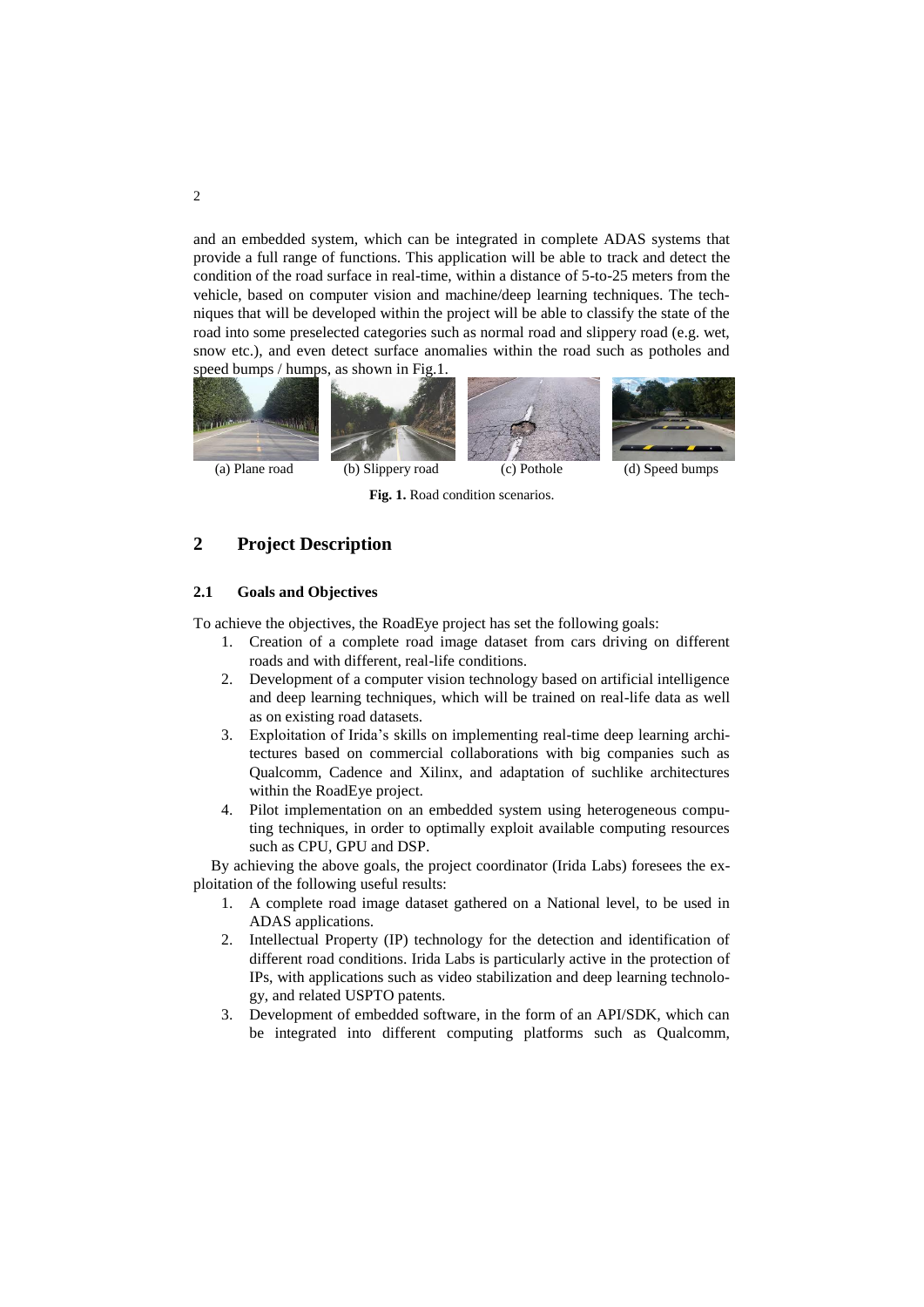NVIDIA or Xilinx. Irida Labs is already collaborating with marketdominating companies such as Qualcomm and Xilinx.

## **2.2 Phases of the project**

The RoadEye project is based on a relatively simple methodology that Irida Labs has successfully followed in the past to develop commercial applications in the field of computer vision using deep learning networks. This methodology includes three distinct and interconnected phases, as shown in the PERT diagram below.



**Fig. 2.** Phases of the RoadEye project – Pert diagram.

#### **2.3 Tasks and description**

In general, the project is comprised of the following tasks:

**Task1 – Technical management.** This task includes the administrative and technical management of the project, as well as the Preparation of interim and final progress reports. The duration is M1-M18.

#### **Task2 – RoadEye development database.** This task includes:

- Data collection (M1-M12): Collection and organization of data with different road conditions, by searching for existing bases and on-site data collection. In the first case, bases such as Kitti [1], Mapillary [2] and others will be evaluated. Data collection campaigns will also be run.
- Data Preprocessing (M4-M12): Ensure that images / videos taken with different cameras and under different conditions are appropriate material for the development of the RoadEye application. The goal is to ensure maximum application scalability in different conditions. For this purpose, preprocessing and data augmentation techniques will be used.

**Task3 – RoadEye Artificial Intelligence Training.** This task includes: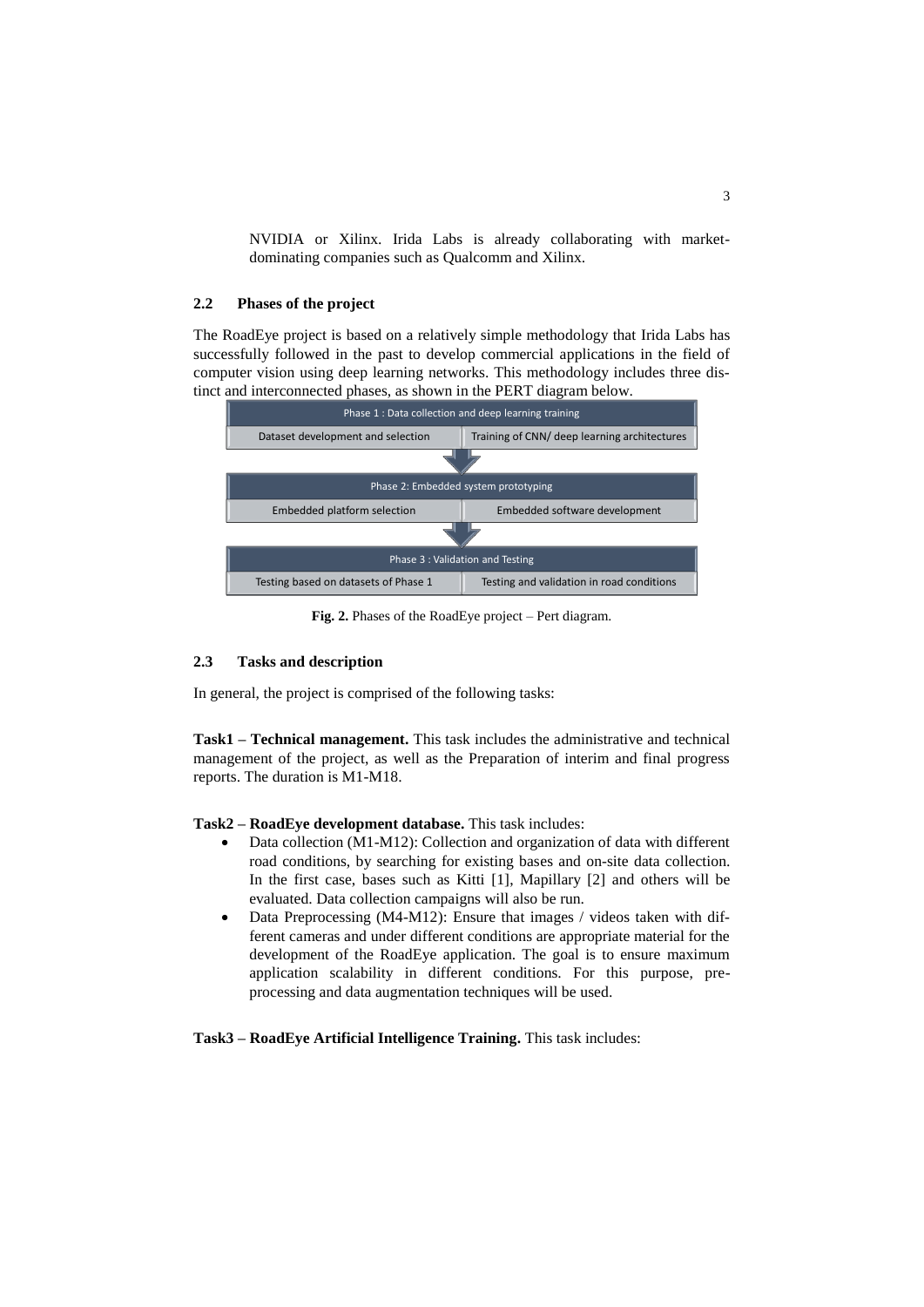- Selection of Artificial Intelligence Networks (M4-M9): Different CNNbased classification and detection networks will be examined for their complexity and suitability for embedded systems implementation.
- Training of Artificial Intelligence Networks (M7-M15): Networks will be trained with deep learning methods and using frameworks such as Caffe-2<sup>3</sup> or Tensorflow<sup>4</sup>. Variations of networks such as VGG [3] that have shown significant scalability will also be used. Throughout the course of training, emphasis will be placed on the subsequent implementation in real time.

### **Task4 – Development of Embedded RoadEye Software.** This task includes:

- Embedded system selection (M10-M12): Embedded platforms and SoCs where pilot RoadEye can be implemented with a) Time / consumption performance criteria and b) Commercial exploitation aiming at widely accepted platforms and low cost. Irida Labs has developed commercial applications on platforms such as Qualcomm Snapdragon and NVIDIA Tegra that will be the main choices.
- Development of embedded software for RoadEye (M10-M18): The chosen platform will use heterogeneous computing techniques to maximize the use of available computing resources. The aim is the accuracy of the system in a ~ 5m radius. to be> 90%, while the system can process real-time HD video - 1080p30.

**Task5 – Control and validation of the RoadEye prototype.** This task will check and evaluate RoadEye prototype performance with:

- Detection rate for different road conditions and in particular for detecting irregularities (puddles)
- Error rate for wrong alerts for RoadEye
- Computational complexity and real-time consumption
- Error detection rates in different conditions than the algorithm training, using different data from the training system

Fig. 3 shows some indicative road condition classification and detection results utilizing a VGG-SSD network architecture.







**Fig. 3.** Road condition classification and detection results.

 $\overline{a}$ 

4

<sup>3</sup> <https://caffe2.ai/>

<sup>4</sup> <https://www.tensorflow.org/>